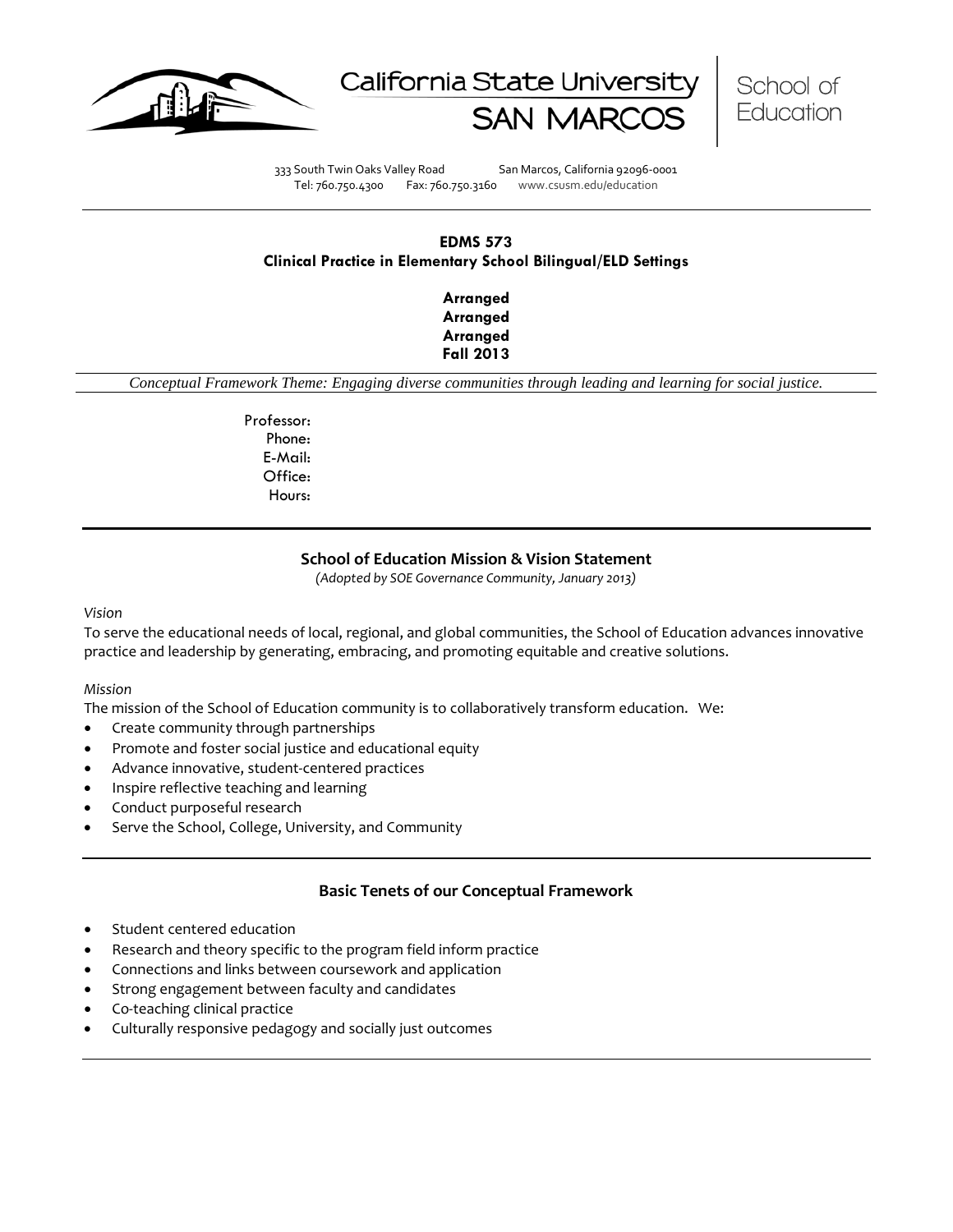# **COURSE DESCRIPTION**

Observation and teaching in a bilingual setting in selected schools under the supervision of a classroom teacher and university supervisor and participating in a student teaching seminar. *May be repeated once.*

# **Required Materials**

Because this is a supervised clinical practice experience, the materials for this class include the *Assessment of Teacher Performance Expectations Multiple Subject Credential* form, the *Multiple Subject Professional Dispositions Rubric*, and the *Clinical Practice Summary* that may be found on the School of Education website for clinical practice. Additional materials on the website include the *Multiple Subject Clinical Practice Handbook section 1: Information for Teacher Candidates*, along with other forms used in clinical practice.

(www.csusm.edu/education/ClinicalPractice/HandbookMS.html)

## **Taskstream Enrollment and Postings**

The School of Education uses Taskstream to manage candidates' TPE and disposition assessments. Candidates must be enrolled in Taskstream throughout the Multiple Subject Credential program(s). Enrollment fees are paid by going to [www.taskstream.com](http://www.taskstrem.com/) and registering for at least one year. After enrolling, to access the Multiple Subject Full Time Program, from your home page, find the Self-Enrollment area and click the *Enter Code* button. Then enter *msfttc* as the program code. If this is the correct program, click the *Enroll* button. The Multiple Subject Full Time Program, now will show up on your Taskstream home page when you log in. Be sure to remember your enrollment name and password.

#### **Authorization to Teach English Learners**

This credential program has been specifically designed to prepare teachers for the diversity of languages often encountered in California public school classrooms. The authorization to teach English learners is met through the infusion of content and experiences within the credential program, as well as additional coursework. Candidates successfully completing this program receive a credential with authorization to teach English learners. *(Approved by CCTC in SB 2042 Program Standards, August 02)*

# **CLINICAL PRACTICE STUDENT LEARNING OUTCOMES**

#### **Candidates will:**

- Assess and instruct elementary school age students of various cultural and linguistic backgrounds in elementary school classroom, using English and Spanish as languages of instruction
- Demonstrate successful performance of the Teacher Performance Expectations as assessed using the *Assessment of Teacher Performance Expectations Multiple Subject Credential* form, including *TPE 16: Biliteracy*.
- Demonstrate successful performance of the Professional Dispositions as assessed using the *Multiple Subject Professional Dispositions Rubric*

#### **Student Learning Outcome Assessment Methods**

Observation by University Supervisor of clinical performance objectives, Professional Dispositions and Teacher Performance Expectations, (TPEs), including *TPE 16: Biliteracy*

Observations by the school-based Cooperating Teacher of the clinical practice performance objectives, Professional Dispositions and the Teacher Performance Expectations, (TPEs), including *TPE 16: Biliteracy*

Completion of the Professional Dispositions rubric, the Teacher Performance Expectations form, and a Clinical Practice Summary, summarizing performance and professional growth

The evaluations are developed with input from the Candidate's University Supervisor and Cooperating teacher. The final summary is developed with input from the Candidate's University Supervisor and Cooperating Teacher and is approved and signed by the Candidate, the University Supervisor, and the Cooperating Teacher.

## **California Teacher Performance Assessment (CalTPA)**

Beginning July 1, 2008 all California credential candidates must successfully complete a state-approved system of teacher performance assessment (TPA), to be embedded in the credential program of preparation. At CSUSM this assessment system is called the CalTPA or the TPA for short.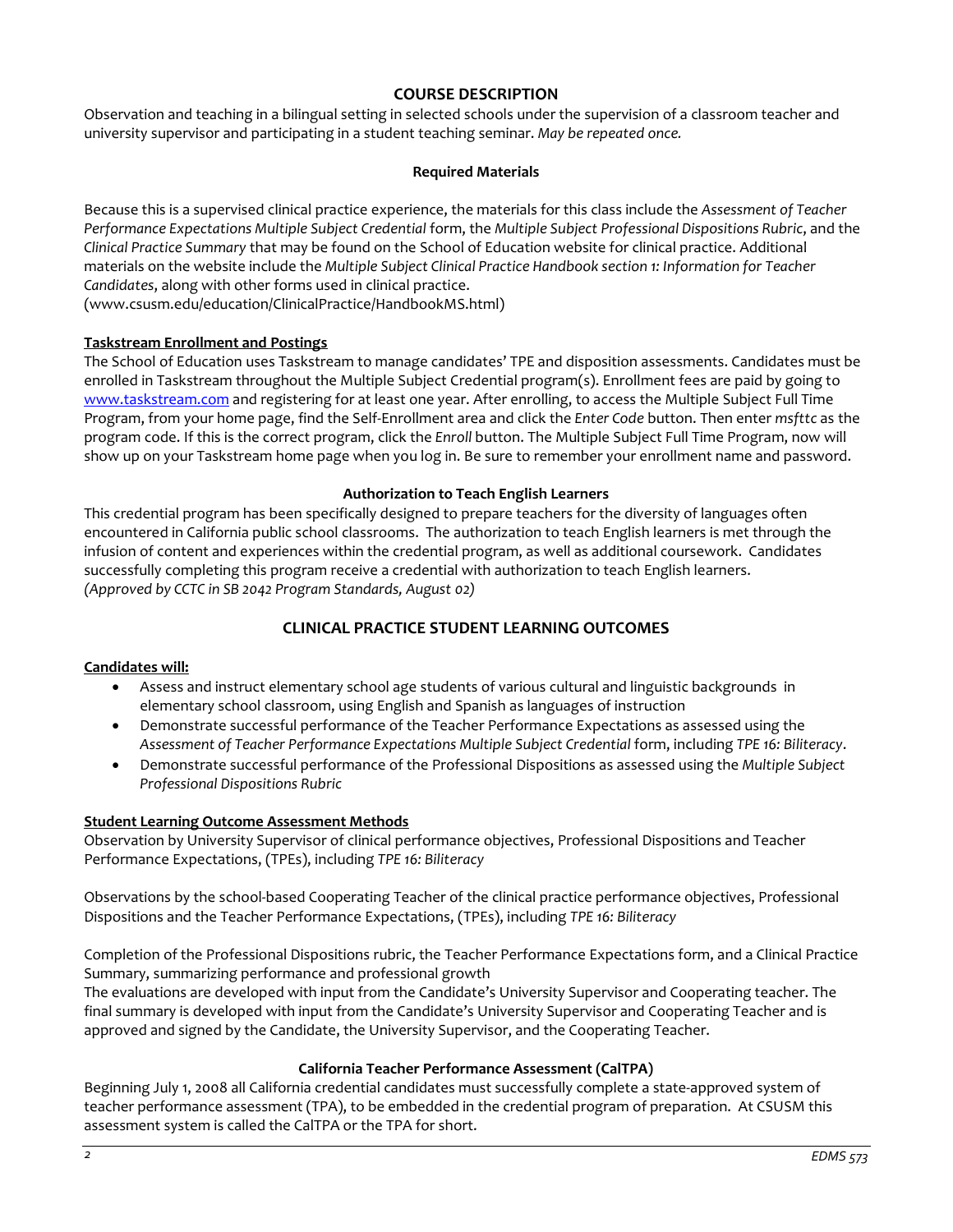To assist your successful completion of the TPA, a series of informational seminars are offered over the course of the program. TPA related questions and logistical concerns are to be addressed during the seminars. Your attendance to TPA seminars will greatly contribute to your success on the assessment.

Additionally, SoE classes use common pedagogical language, lesson plans (lesson designs), and unit plans (unit designs) in order to support and ensure your success on the TPA and more importantly in your credential program.

The CalTPA Candidate Handbook, TPA seminar schedule, and other TPA support materials can be found on the SoE website: <http://www.csusm.edu/education/CalTPA/ProgramMaterialsTPA.html>

## **Assessment of Professional Dispositions**

Assessing a Candidate's dispositions within a professional preparation program recognizes that teaching and working with learners of all ages requires not only specific content knowledge and pedagogical skills, but positive attitudes about multiple dimensions of the profession. The School of Education has identified six dispositions – social justice and equity, collaboration, critical thinking, professional ethics, reflective teaching and learning, and life-long learning - and developed an assessment rubric. For the *Multiple Subject Professional Dispositions* rubric, there are three levels of performance for each disposition: "*unacceptable"*, "*approaches", "meets"*. The rubric for the levels of performance offers measurable behaviors and examples for each disposition. The assessment of dispositions includes a selfassessment by the candidate and is designed to provide candidates with ongoing feedback for their growth in professional disposition. Candidates are expected to meet the level of "*meets"* during the program. See the rubric on the SoE website. (www.csusm.edu/education/ClinicalPractice/HandbookMS.html)

## **School of Education Attendance Policy**

Due to the dynamic and interactive nature of courses in the School of Education, all candidates are expected to attend all classes and participate actively. At a minimum, candidates must attend more than 80% of class time, or s/he may not receive a passing grade for the course at the discretion of the instructor. Individual instructors may adopt more stringent attendance requirements. Should the candidate have extenuating circumstances, s/he should contact the instructor as soon as possible. *(Adopted by the COE Governance Community, December, 1997).*

#### **Clinical Practice**

All teacher candidates are expected to be present at their assigned school site as scheduled by program requirements and the specific school site calendar and teaching contract. Should the teacher candidate have extenuating circumstances, s/he should contact the University Supervisor and Program Coordinator as soon as possible.

## **Students with Disabilities Requiring Reasonable Accommodations**

Candidates with disabilities who require reasonable accommodations must be approved for services by providing appropriate and recent documentation to the Office of Disable Student Services (DSS). This office is located in Craven Hall 4300, and can be contacted by phone at (760) 750-4905, or TTY (760) 750-4909. Candidates authorized by DSS to receive reasonable accommodations should meet with their instructor during office hours or, in order to ensure confidentiality, in a more private setting.

## **All University Writing Requirement**

Writing requirements for this class will be met as described in the assignments. Every course at the university, including this one, must have a writing requirement of at least 2500 words.

#### **CSUSM Academic Honesty Policy**

"Students will be expected to adhere to standards of academic honesty and integrity, as outlined in the Student Academic Honesty Policy. All written work and oral presentation assignments must be original work. All ideas/materials that are borrowed from other sources must have appropriate references to the original sources. Any quoted material should give credit to the source and be punctuated with quotation marks.

Students are responsible for honest completion of their work including examinations. There will be no tolerance for infractions. If you believe there has been an infraction by someone in the class, please bring it to the instructor's attention. The instructor reserves the right to discipline any student for academic dishonesty in accordance with the general rules and regulations of the university. Disciplinary action may include the lowering of grades and/or the assignment of a failing grade for an exam, assignment, or the class as a whole."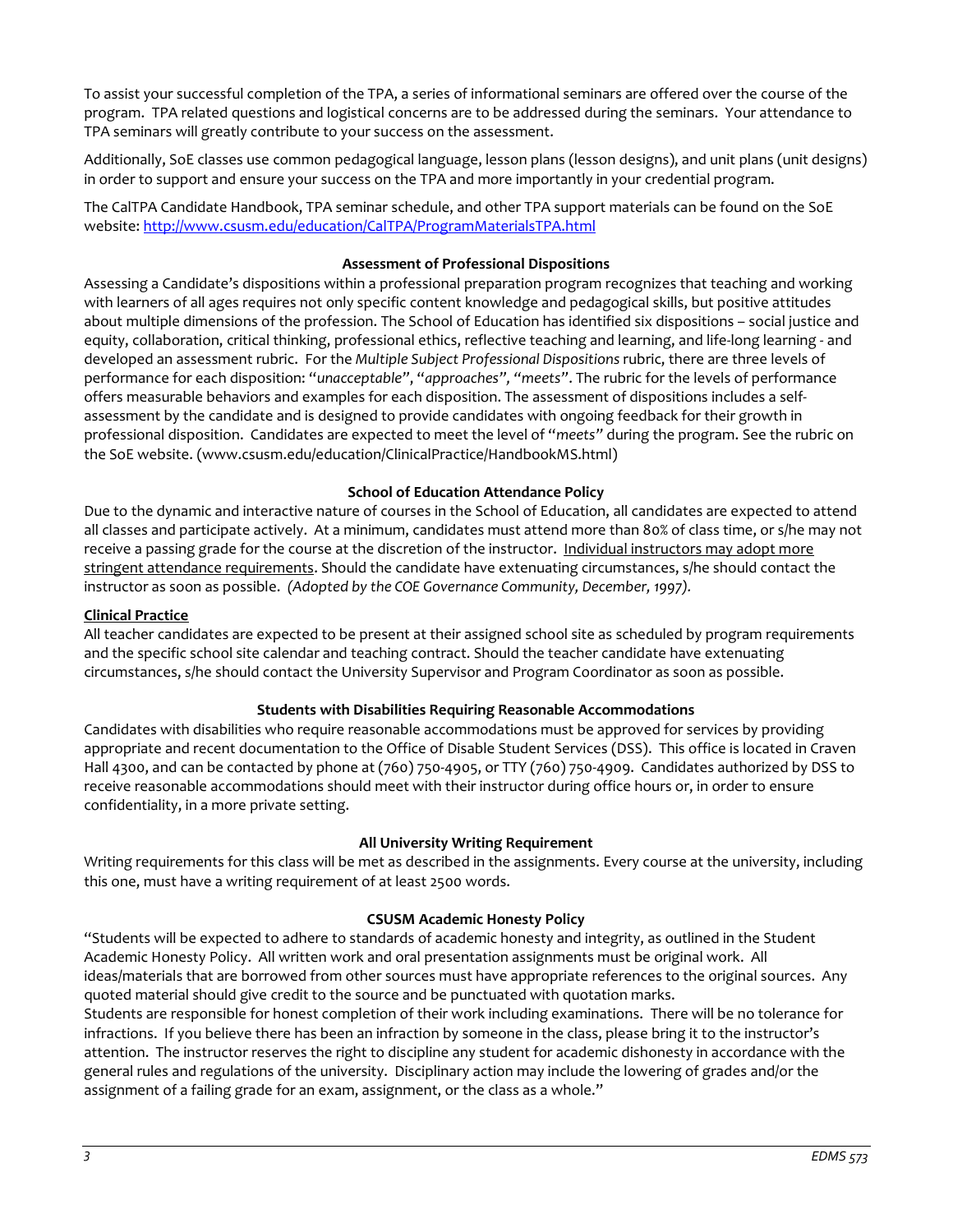Incidents of Academic Dishonesty will be reported to the Dean of Students. Sanctions at the University level may include suspension or expulsion from the University.

# **Plagiarism:**

As an educator, it is expected that each candidate will do his/her own work, and contribute equally to group projects and processes. Plagiarism or cheating is unacceptable under any circumstances. If you are in doubt about whether your work is paraphrased or plagiarized see the Plagiarism Prevention for Students website [http://library.csusm.edu/plagiarism/index.html.](http://library.csusm.edu/plagiarism/index.html) If there are questions about academic honesty, please consult the University catalog.

## **Use of Technology:**

Candidates are expected to demonstrate competency in the use of various forms of technology (i.e. word processing, electronic mail, Moodle, use of the Internet, and/or multimedia presentations). Specific requirements for course assignments with regard to technology are at the discretion of the instructor. Keep a digital copy of all assignments for use in your teaching portfolio. All assignments will be submitted online, and some will be submitted in hard copy as well. Details will be given in class.

## **Electronic Communication Protocol:**

Electronic correspondence is a part of your professional interactions. If you need to contact the instructor, e-mail is often the easiest way to do so. It is my intention to respond to all received e-mails in a timely manner. Please be reminded that e-mail and on-line discussions are a very specific form of communication, with their own nuances and etiquette. For instance, electronic messages sent in all upper case (or lower case) letters, major typos, or slang, often communicate more than the sender originally intended. With that said, please be mindful of all e-mail and on-line discussion messages you send to your colleagues, to faculty members in the School of Education, or to persons within the greater educational community. All electronic messages should be crafted with professionalism and care. Things to consider:

- Would I say in person what this electronic message specifically says?
- How could this message be misconstrued?
- Does this message represent my highest self?
- Am I sending this electronic message to avoid a face-to-face conversation?

In addition, if there is ever a concern with an electronic message sent to you, please talk with the author in person in order to correct any confusion.

#### **Course Requirements – Supervision**

- 1. Each Teacher Candidate attends this clinical practice at their assigned school site as scheduled by program requirements and the specific school site calendar. The Candidate should adhere to the Cooperating Teacher's contract hours, attend staff meetings and other professional responsibilities, and be available to remain afterschool to plan and prepare. In the Multiple Subjects Full Time program and the Middle Level Program, Candidates attend one day per week for the first eight weeks during the Observation/Participation period. Then, Candidates attend daily for the full-time experience during the second eight weeks. In the Integrated Credential Program (ICP), Candidates attend daily full-time for 8 weeks.
- 2. Each Teacher Candidate in this clinical practice is observed by the University Supervisor at least four times. Teacher Candidate should be observed using Spanish as a language of instruction. The Candidate meets with a University Supervisor at least four times to discuss his/her developing performance of the TPEs, including TPE 16: Biliteracy, and to discuss clinical experiences in order to expand participants' knowledge of various assessment, planning and instructional strategies in the bilingual instructional setting.
- 3. Each Teacher Candidate in this clinical practice works together with his/her Cooperating Teacher to plan and implement lessons. The Candidate plans lessons, including the ones observed by the University Supervisor, in collaborative co-teaching planning sessions. The Candidate writes a lesson plan for each of the lessons observed by the University Supervisor and provides the University Supervisor and Cooperating Teacher a copy of the written lesson plan in advance, prior to teaching the lesson. The focus during Clinical Practice I is Reading/Language Arts instruction and Mathematics instruction. The focus during Clinical Practice II is History Social Science instruction, Science instruction, Reading/Language Arts instruction and Mathematics instruction.